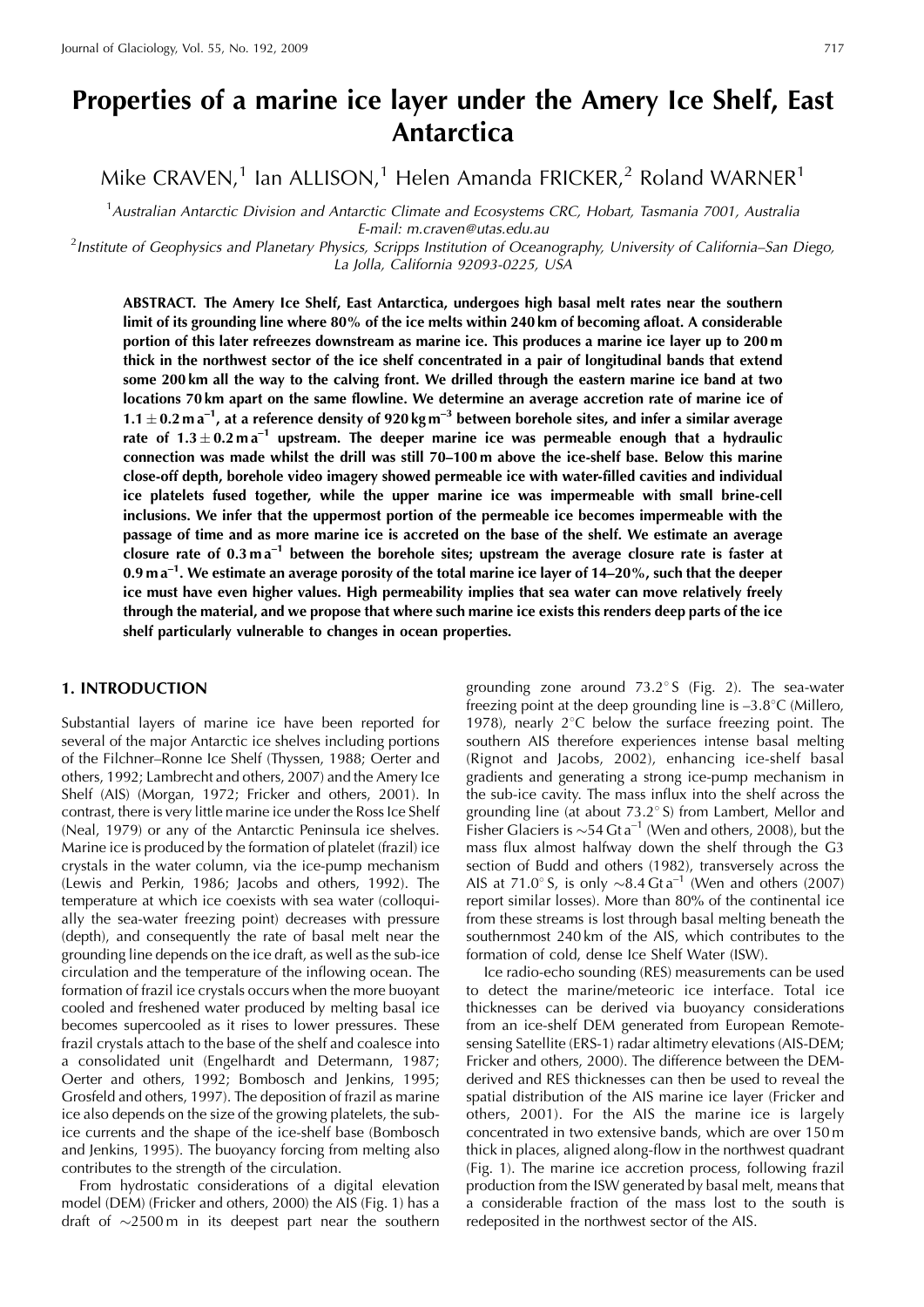Prydz Bay  $100<sub>m</sub>$ 190 m  $10<sub>m</sub>$ 69-S M<sub>01</sub> MN4 Fisher-**Mellor** suture

**Fig. 1.** The Amery Ice Shelf from the MODIS (moderate-resolution imaging spectroradiometer) Mosaic of Antarctica (MOA; Scambos and others, 2007), showing sites discussed in the text. From upstream: Jetty Peninsula point (JP), where marine ice band accretion begins; AM04 and AM01 boreholes; and the 'Loose Tooth' point (LT). Also shown are flowbands from tributary glaciers centred on the borehole flowline; the location of the Fisher–Mellor ice-shelf profile flowline shown in Figure 2 (dotted); and colour shading (scale top left) of the estimated marine ice thickness (Fricker and others, 2001). For scale the boreholes AM01–AM04 are approximately 68 km apart. The Budd Ice Rumples are south of the area shown, 140 km upstream along the flowline from JP. Inset shows location of the Amery Ice Shelf.

Examination of elevation profiles transverse to the ice flow shows that marine ice generally occurs beneath regions of lower surface elevation, although clearly iceshelf draft is only one factor in marine ice accretion. The thickest marine ice in the eastern band develops beneath a flowband of relatively lower elevation, although towards the ice front marine ice also occurs beneath a small surface topographic high (relative to a transverse cross-section) along the Fisher/Mellor 'suture' flowline (Fig. 1). Marine ice accretion tends to level the underside of the ice shelf although, as discussed later, marine ice is considerably denser than meteoric ice. The AIS marine ice layer persists all the way to the ice front (Fricker and others, 2001). In contrast, the central Ronne Ice Shelf marine ice layer was previously melted completely by a warm sub-shelf current before it reached the front (Thyssen and others, 1993). Following major iceberg calving events that occurred between 1986 and 2000, the length of the Ronne Ice Shelf has been reduced enough that its marine ice layer now also extends to the front (Lambrecht and others, 2007).



**Fig. 2.** Surface elevation (AIS-DEM) and thickness profile (AIS-SDEM derived) along a central flowline (Fisher–Mellor suture) of the Amery Ice Shelf from the >2500 m thick grounding zone near 73.2 $\degree$  S to the calving front at 68.5 $\degree$  S. The approximate positions of points discussed in the text are shown relative to this flowline, although these points are adjacent to, and not on, the flowline.

Marine ice is distinctly different from meteoric ice. It contains brine cells incorporated within the ice matrix (Eicken and others, 1994; Moore and others, 1994). The presence of brine inclusions affects the recrystallization processes as the pores in the marine ice close. Understanding the mechanical structure of marine ice is important for its realistic treatment in ice-shelf models.

To investigate the nature of AIS marine ice, we drilled through the eastern band at two sites 68 km apart along the same flowline over three field seasons (2000/01, 2003/04 and 2005/06) using a hot-water drill (HWD; Craven and others, 2004, 2005). Preliminary results suggested that the lowest 100 m layer at one of the sites was highly permeable, with rectangular banded textural facies (Craven and others, 2004, 2005). In this paper, we show that results from the second borehole, drilled in 2005/06, confirm this observation. We present physical properties of the marine ice layer inferred from measurements made through the two boreholes, including estimates of accretion rate and pore closure rate along the flowband. We also discuss the potential role of the marine ice in the dynamics of the AIS and its future evolution in response to climate change.

## **2. FIELD MEASUREMENTS**

A modular HWD system was used to collect short core sections and melt boreholes through the AIS into the subice-shelf cavity. Measurements and samples were taken from the ice and underlying ocean through the boreholes. The two borehole sites, AM01 and AM04, were located approximately on the same flowline, 100 and 170 km respectively from the calving front. These sites were selected to target the eastern marine ice band, which extends northeast from the vicinity of Jetty Peninsula approximately 250 km to the centre of the ice front (Fig. 1). A hot-water coring head (Engelhardt and others, 2000) was used to collect short icecore samples of <1 m length at selected depths in the ice column during drilling. A video camera system was deployed down the borehole to record images of the borehole walls for investigation of ice characteristics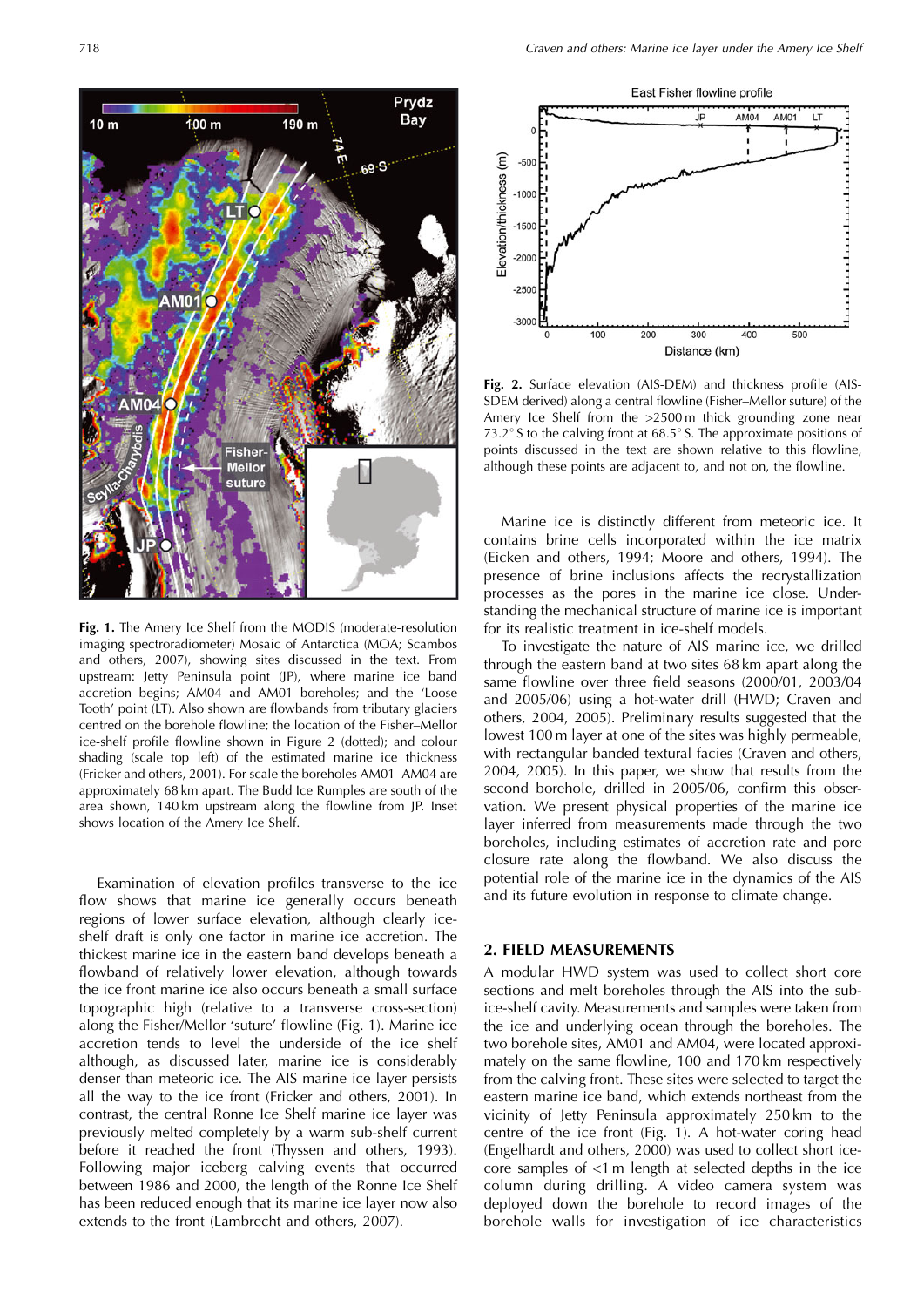

**Fig. 3.** Thicknesses of ice layers along the AM04–AM01 flowband. From the top: new local accumulation between sites (grey); cumulative local accumulation (white); continental meteoric ice (blue); impermeable marine ice (dark green); and permeable marine ice (light green). Underlined quantities are measured directly from the boreholes; non-underlined quantities are derived from these and other measured iceshelf characteristics (surface speeds and flowband widths).

(Craven and others, 2005). At both sites, we also made global positioning system (GPS) observations and snow accumulation measurements.

#### **2.1. AM01 boreholes**

AM01 (69.442 $\degree$ S, 71.417 $\degree$ E; 100 km from the ice-shelf calving front) was at the same geographic location as the historic site G1, where an ice core was mechanically drilled to 315 m depth in 1968 and from which the presence of a marine ice layer in the AIS was first detected (Morgan, 1972). Stable-isotope analysis of the 1968 core showed that the ice shelf at G1 consisted of three layers: the upper 70 m formed from local snow accumulation (58.2 m; see section 4.2); the middle 70–270 m continental meteoric ice that had flowed from the interior of the Lambert Glacier basin; and a basal layer (below 270 m) composed of marine ice. Higherresolution results from recent drilling (discussed below) put the meteoric/marine ice transition at this site at 276 m depth. The thickness of the marine ice layer was not measured directly in 1968, but was estimated to be in the range 158– 196 m based on two different values for the total shelf thickness: an ice radar thickness of 428 m measured during a January 1970 surface survey about 10 km east of the drill site; and a local thickness of 466 m estimated from buoyancy calculations using the measured G1 density profile (Morgan, 1972). For the record, we note that inclement weather during the 1968 deployment forced the G1 drill camp to be placed 10 km west of an earlier G1 grid site, which had

marked the crossroads of longitudinal and transverse survey lines on the AIS (Budd and others, 1982; Corry, 1987). There has been some confusion, in the subsequent literature, regarding this relocation.

Recent mapping of the spatial distribution of the marine ice from hydrostatic calculations using satellite radar altimeter elevations and airborne radar soundings of the meteoric/marine ice interface indicates a marine ice thickness (using a firn density model and assumed density for marine ice of 917 kg m<sup>-3</sup>) at AM01 of 141  $\pm$  30 m (Fricker and others, 2001).

The AM01 borehole was drilled in the summer of 2001/ 02. A hydraulic connection with the sub-shelf cavity, similar to that reported in drilling the Ronne Ice Shelf (Makinson, 1993), was registered whilst the drill head was at only 376 m depth, and a total ice-shelf thickness of 479 m was measured (Fig. 3). Four ice-core samples, each <1 m long, were collected several days later from a second hole drilled adjacent to the main borehole. These samples were of continental ice at 240 m depth, and marine ice at 290, 360 and 390 m depth, the last sample being from below the hydraulic connection depth (Craven and others, 2004).

AM01 was revisited in the summer of 2003/04, by which time it had moved 1.6 km northeast with ice-shelf flow. A new borehole (AM01b) was drilled at this geographical location, primarily to deploy a digital video camera system with real-time viewing capabilities (Carsey and others, 2002) to examine both the ice in the borehole walls and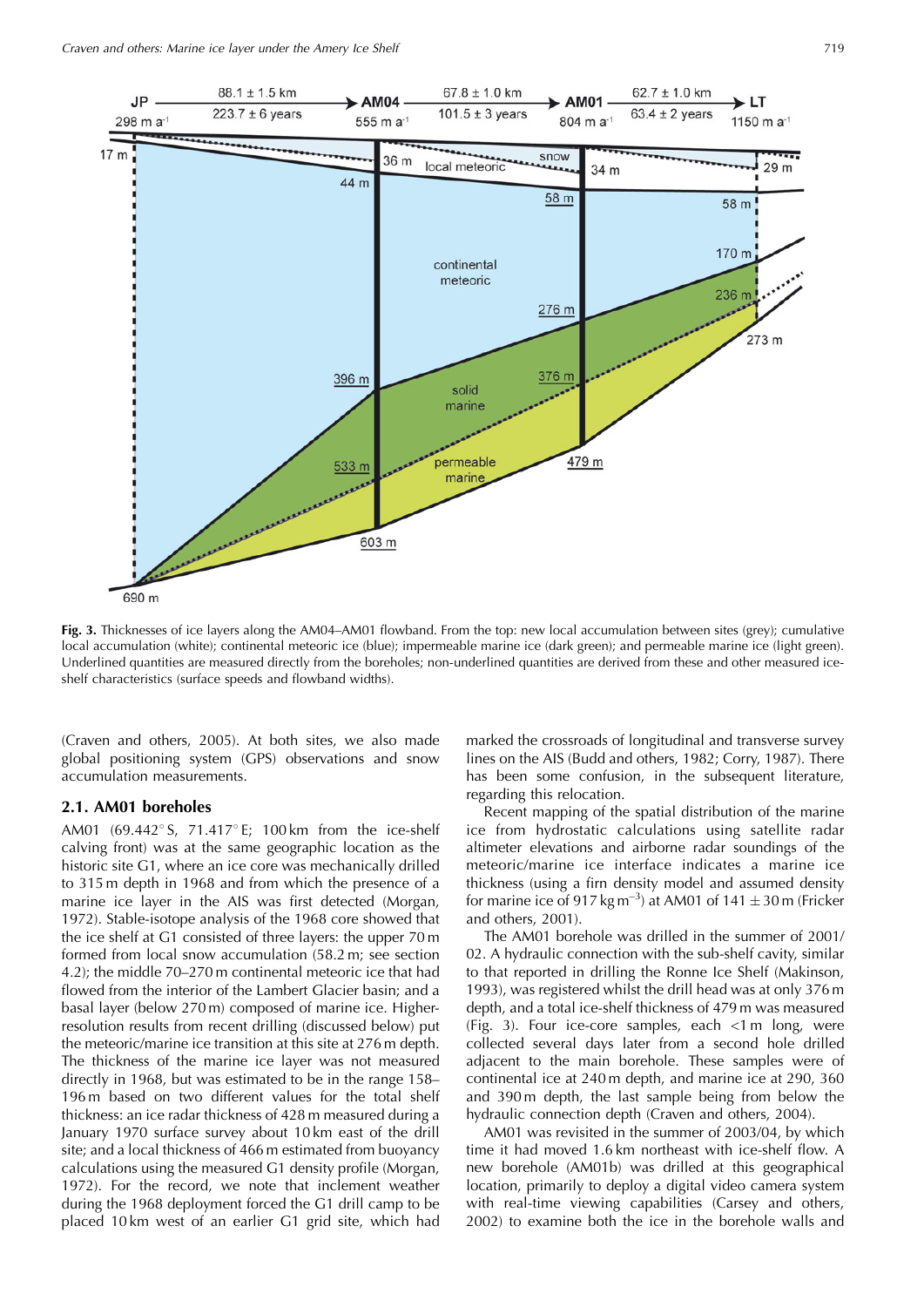

**Fig. 4.** (a) Marine ice sample from 450 m depth at AM04 with millimetre size cells (scale with mm gradations across bottom), possibly containing trapped brine. (b) Video image from near the base of the shelf showing thin platelets stacked together, seen largely edge-on. Whilst the exact scale is uncertain, the platelets are probably 10 mm or more in diameter.

the ocean bed beneath the site (Craven and others, 2005). The hydraulic connection depth (around 376 m) was not directly measured in AM01b because of instrument failure. Instead, we used the video system to estimate total shelf thickness (479 m), and locate the meteoric/marine ice interface depth at 276 m. This was subsequently confirmed from an independent 296 m deep ice core collected from within a few hundred metres of the AM01/AM01b site by a 2002/03 Chinese National Antarctic Research Expedition (CHINARE; personal communication from Li Yuansheng, 2006). The total thickness of the marine ice layer at this site was 203 m, with the lower 103 m of this (below the hydraulic connection depth at 376 m) being permeable, though consolidated. We retrieved two new ice-core samples from AM01b at 250 m depth (meteoric ice) and just below the transition at 276 m (marine ice).

## **2.2. AM04 borehole**

A borehole at a second site on the same flowline as AM01, but  $\sim$ 70 km upstream, (AM04: 69.900 $^{\circ}$  S, 70.290 $^{\circ}$  E; 170 km from the ice front) was drilled in the summer of 2005/06. At this site, interpolation from the distribution of Fricker and others (2001) gave an estimated marine ice thickness of  $131 \pm 30$  m. The total shelf thickness measured in the borehole was 603 m. We attained hydraulic connection in the depth range 530–535 m, with relaxation to an equilibrium water level in the subsurface well undergoing a more gradual response than that experienced at AM01. A video system was deployed down the borehole, although it did not have the full fibre-optic capability of that used at AM01b and there was no real-time viewing available during operation. Interface and basal depth measurements were obtained from video observations acquired by lowering the system to specific depths on the instrument winch cable.

At AM04, ice-core samples were retrieved from depths of 350 m (meteoric ice) and from 400, 450 and 500 m (all marine ice). On-site inspection of the 400 m depth core found bands of debris that were largely confined to strings or near-horizontal planes, evidence that they had come from somewhere near the very top of the marine ice layer (Eicken and others, 1994; Moore and others, 1994; Craven and others, 2005). Subsequently this region of the borehole was examined with the video camera, and the meteoric/marine ice interface was detected at 396 m depth, implying that the marine ice layer was 207 m thick at this site, the lowest 68–73 m of which was permeable.

# **3. CHARACTERISTICS OF MARINE ICE**

Examination of vertical thin sections of the marine ice-core samples showed that they all had a platelet crystal structure, with no evidence of congelation marine ice growth (personal communication from A. Treverrow, 2007). Core samples taken from the top of the marine ice layer at both AM01 and AM04 contained debris strings or bands that have been shown to contain both biogenic and mineral particles (Roberts and others, 2007). They also contained millimetresized pores (Fig. 4a) and/or sinuous veins, which appeared to become more prevalent with depth. These have previously been interpreted as brine cells, which originate from pockets of sea water trapped within the marine ice as it formed (Engelhardt and Determann, 1987; Eicken and others, 1994; Tison and others, 2001). Chemical analysis (ion chromatography) of the marine ice in the AM01 core samples revealed that total salinity increases by an order of magnitude from around 0.03% near the meteoric/marine ice interface, to 0.56% at 120 m below the boundary (Craven and others, 2005), confirming an increased prevalence of brine inclusions with depth. This deepest sample, from the permeable ice zone, may have suffered drainage of larger pores during coring, and may not reflect the true bulk salinity of the marine ice–sea-water matrix in the region. The low salinity value near the meteoric/marine interface is similar to values from the upper portions of the Ronne Ice Shelf marine ice at the B13 borehole (Eicken and others 1994).

Our borehole video showed that deep within the marine ice layer (typically the bottom 40–50 m of the ice shelf), the ice texture had a layered flaky appearance (Fig. 4b) with ice platelets fused together forming a matrix filled with interstitial sea water, which was previously referred to as 'honeycomb' ice (Craven and others, 2005). Caliper measurements through the meteoric and upper marine ice sections at AM01 showed a smooth, nearly constant-diameter borehole, but at depth in the permeable marine ice the borehole diameter was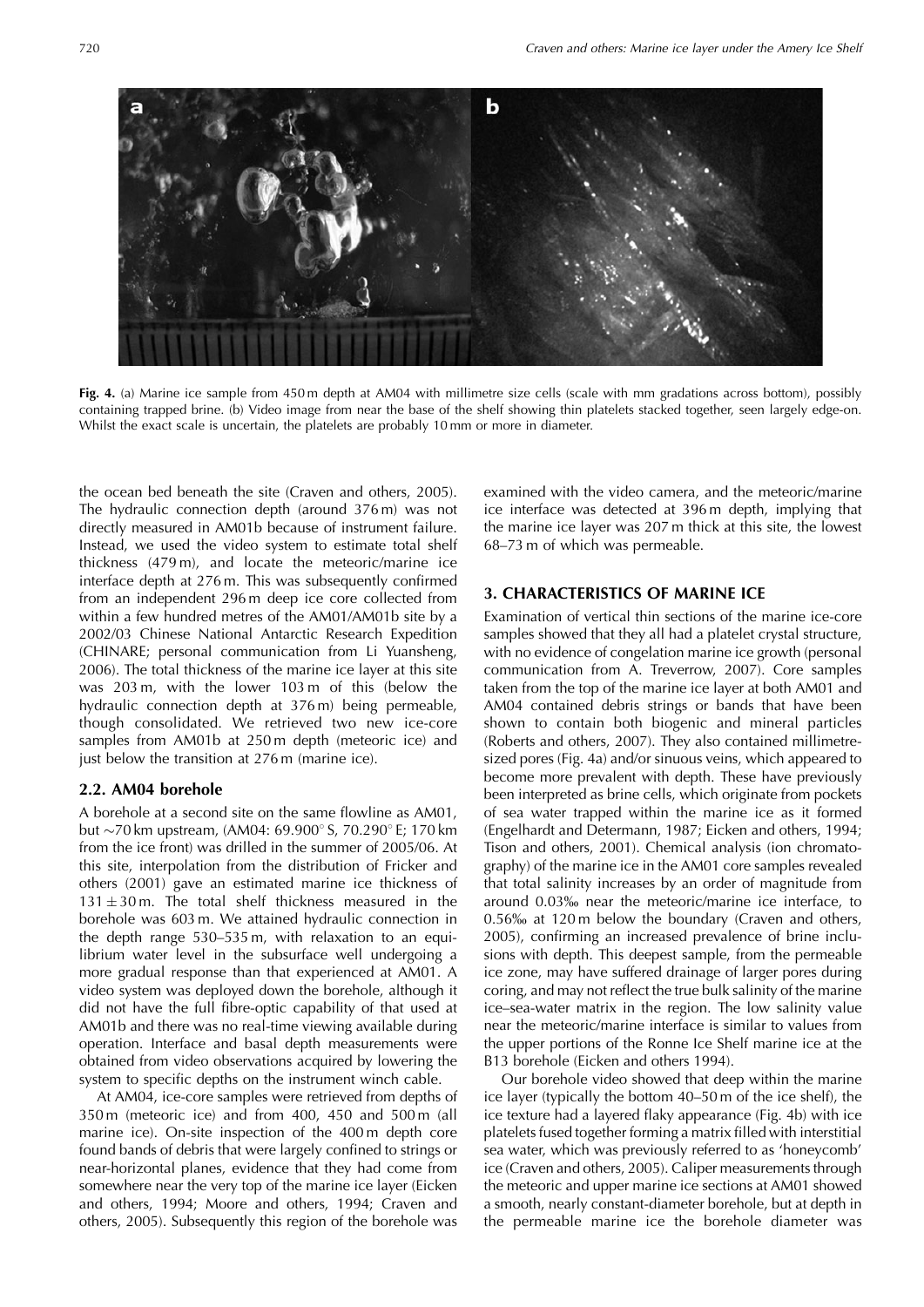narrower and more variable. This resulted from loss of heat from the drilling head into sea-water-filled cavities within the permeable marine ice. The irregular nature of the borehole walls deep within the shelf was also evident at AM04 in downward-looking video imagery. Despite its nature, this permeable ice layer had structural integrity all the way to the base. The weight of a 50 kg inclinometer was still supported by the bottom of the incomplete borehole at 600 m depth at AM04, only 3 m above the level where the base was eventually penetrated. This is unlike unconsolidated slush reported at the base of the Ronne Ice Shelf, which partially filled the lower tens of metres of the borehole after drilling (Engelhardt and Determann, 1987). We experienced no such filling toward the base, even following several reaming runs to warm the borehole to prevent it freezing during sampling, with the potential to dislodge crystals only loosely attached to the walls.

It is highly likely that the Ronne borehole was a site of active refreezing, with a frazil production event occurring during the drilling period. Modelling has shown that deposition of the majority of suspended frazil ice occurs in spatially discrete bursts (Bombosch and Jenkins, 1995). Oceanographic data from the cavity below AM01 show a strong seasonal cycle in the water temperature, salinity and freezing processes (Leffanue and Craven, 2004), so we expect deposition to also show temporal variability. Similarly, while it is believed that AM04 is an active refreezing site, oceanographic data also show strong seasonality there. No frazil production was detected during AM04 borehole operations either by interference to deployment of oceanographic instruments, as reported beneath the Ronne Ice Shelf during drilling (Engelhardt and Determann, 1987), or directly by video observations at that time.

Marine ice well above the hydraulic connection depth is impermeable but has brine pores incorporated within it (analogous to bubbles in meteoric ice). Marine ice below the hydraulic connection clearly has interconnected cells and channels (analogous to firn); we refer to this as permeable marine ice. The hydraulic connection depth is an approximation of the effective pore close-off depth. Both marine ice types are consolidated and have structural integrity.

### **4. MASS BALANCE FOR ICE-SHELF LAYERS ALONG FLOWBANDS**

## **4.1. Mass-balance components**

The AIS is an embayed ice shelf, confined within the topography of the Prydz Bay inlet. As ice flows north, the embayment widens and the ice flow diverges and accelerates; this transverse and longitudinal spreading is necessarily accompanied by vertical strain thinning.

If the ice shelf is in steady state, then the continuity equation (Budd and others, 1982) along a flowband is

$$
\dot{a}_{s} + \dot{a}_{b} - U \frac{\partial Z}{\partial x} - Z \frac{\partial U}{\partial x} - \frac{UZ}{Y} \frac{\partial Y}{\partial x} = 0, \tag{1}
$$

where  $\dot{a}$  is the rate at which mass is added at the surface (subscript s; snow accumulation/ablation) and at the base (subscript b; marine ice accretion/basal melt) of the ice shelf,  $x$  is the distance along the flowband,  $U$  is the horizontal flow velocity (constant across the band for narrow flowbands), Z is the ice thickness (constant across the band for narrow flowbands) and  $Y$  is the flowband width. This continuity equation not only holds for the ice-shelf column as a whole,

Since the ice is floating, the strain rate is constant with depth (e.g. Sanderson and Doake, 1979) and different ice layers (locally accumulated meteoric ice, inland meteoric ice and basally accreted marine ice) each undergo the same rate of thinning.

The incompressible character of ice means that the vertical strain rate  $(\dot{\varepsilon}_z)$  for the flowband is connected with the variation in speed along the flow, and the transverse spreading of the flow, via flow strain rates  $\dot{\varepsilon}_x$  (longitudinal) and  $\dot{\varepsilon}_v$  (transverse) as

$$
\dot{\varepsilon}_z = -(\dot{\varepsilon}_x + \dot{\varepsilon}_y) = -\frac{\partial U}{\partial x} - \frac{U}{Y}\frac{\partial Y}{\partial x}.
$$
 (2)

For an internal layer with no addition or loss of mass, and with a constant strain rate over the interval, the relative thinning of an arbitrary flowband between an upstream point (subscript 1) and a downstream point (subscript 2) is

$$
\dot{\varepsilon}_z \Delta t = \ln \left( \frac{Z_2}{Z_1} \right) = \ln \left( \frac{U_1 Y_1}{U_2 Y_2} \right),\tag{3}
$$

where  $\Delta t$  is the increment of time taken for the ice to flow between the two points. The compounding effect is strictly correct if  $\dot{\varepsilon}_z$  is constant with time, and it is a good approximation if the variation of  $\dot{\varepsilon}_z$  is small.

For the upper and lower shelf layers we need to also consider surface accumulation/ablation, and basal accretion/melt. The accumulated snow on the top, and accreted marine ice on the bottom also undergo strain thinning, but since they are added incrementally along the flowband they only undergo a proportion of the total thinning between upstream and downstream sites. Although both snow accumulation and marine ice accretion have a seasonal variability, we have no information on what these are. We adopt the simplifying assumption that the rates of addition have constant annual values between the sites. The thickness of such a layer of ice downstream compared to its thickness upstream is then

$$
Z_2 = Z_1 e^{\dot{\varepsilon}_z t} + \frac{\dot{a}}{\dot{\varepsilon}_z} (e^{\dot{\varepsilon}_z t} - 1).
$$
 (4)

The first term on the right-hand side is the strain thinning of the ice already present at the upstream site (Equation (3)), and the second term is the strain thinning of the new ice incrementally added along the flowband.

#### **4.2. Application to the AM01–AM04 flowband**

Using the borehole data and ancillary field measurements, we estimated ice-shelf speeds, ice layer thicknesses and accumulation at sites along the flowband through AM04 and AM01 (Table 1). An error analysis has been made for all quantities calculated and these are included in the tables.

We calculated the average strain rate between AM04 and AM01 from Equation (2), using the data in Tables 1 and 2 to estimate average values and gradients in velocity and flowband width, yielding

$$
\dot{\varepsilon}_z = -0.0059 \text{ a}^{-1}
$$
, so that  $e^{\dot{\varepsilon}_z t} = 0.55$ ,

where the time  $(t)$  for ice to travel between the two sites is 101.5 years (Table 1). The result using Equation (3) is the same, which is not surprising as the two are implicitly linked via the travel time and distance between the sites. This second estimate (derived from speed and flowband width data) validates our assumption that the rate of change of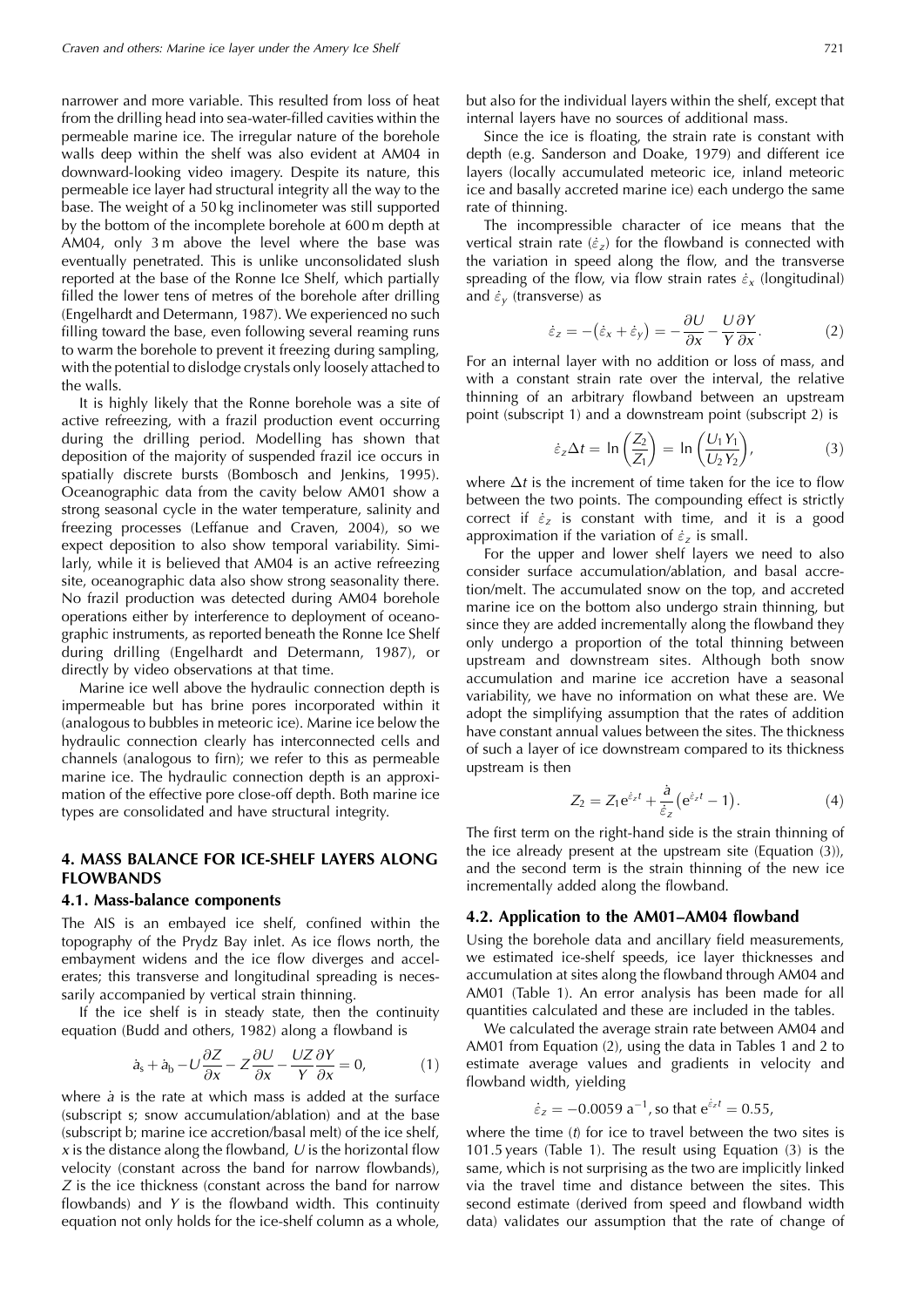| <b>Table 1.</b> Glaciological parameters measured at AM04 and AM01 borehole sites and estimated at JP and LT (Fig. 1). Meteoric ice thicknesses         |
|---------------------------------------------------------------------------------------------------------------------------------------------------------|
| at JP and LT are from radio-echo sounding in the vicinity of the sites, and therefore have greater error limits than borehole measurements at           |
| AM01 and AM04. Surface flow speeds are from local GPS measurements at AM01 and AM04, and from satellite remote sennsing (Young                          |
| and Hyland, 2002) at JP and LT. Accumulation is given in ma <sup>-1</sup> (snow) at the mean density of the upper 20 m of firn measured at AM01         |
| (550 kg m <sup>-3</sup> ). This provides a representative ice-shelf thickness change due to accumulation at each location. Flowband width was estimated |
| from the MODIS Mosaic of Antarctica (MOA; Scambos and others, 2007; pixel size 0.125 km)                                                                |
|                                                                                                                                                         |

| Site | Meteoric ice<br>thickness<br>m | Marine ice<br>thickness<br>m | Surface elevation<br>(WGS84)<br>m | Snow<br>accumulation<br>$ma^{-1}$ (snow) | Surface speed<br>$ma^{-1}$ | Flowband width |                 |
|------|--------------------------------|------------------------------|-----------------------------------|------------------------------------------|----------------------------|----------------|-----------------|
|      |                                |                              |                                   |                                          |                            | km             | (relative)      |
| JP   | $690 \pm 20$                   | $0$ (assumed)                | $\overline{\phantom{0}}$          | $0.11 \pm 0.02$                          | $298 \pm 5$                | $9.6 \pm 0.5$  | $1.00 \pm 0.07$ |
| AM04 | $396 \pm 2$                    | $207 + 2$                    | $71.7 + 1$                        | $0.35 \pm 0.04$                          | $555 \pm 5$                | $11.1 \pm 0.5$ | $1.16 \pm 0.08$ |
| AM01 | $276 \pm 2$                    | $203 \pm 2$                  | $60.7 \pm 1$                      | $0.54 \pm 0.06$                          | $804 \pm 5$                | $13.9 \pm 0.5$ | $1.45 \pm 0.09$ |
| IТ   | $170 \pm 12$                   | $\qquad \qquad -$            | $\qquad \qquad -$                 | $0.71 \pm 0.08$                          | $1150 \pm 5$               | $19.2 \pm 0.5$ | $2.00 \pm 0.12$ |

strain rate is small over the period. Budd and others (1982) estimated that the vertical strain rate over a similar interval of the central AIS flowband ranges from  $-0.0042 a^{-1}$  to  $-0.0075$  a<sup>-1</sup> (an average of  $-0.0058$  a<sup>-1</sup>).

We can further check the applicability of using average strain rates and accumulation rates in Equation (4), over a period of more than 100 years, by comparing the thickness of meteoric ice measured at AM01 with that estimated from strain thinning of the original meteoric ice at AM04 plus new snow accumulation. Between AM04 and AM01 the annual average accumulation ( $\dot{a}_s$ ) is 0.44 m a<sup>-1</sup> of snow at an average density of 550 kg  $\text{m}^{-3}$  (the mean value measured for the upper 20 m of firn at AM01; Table 1). The 45 m of new snow thickness accumulated between these sites is thinned to 34 m of extra ice-shelf thickness by the time it reaches AM01 (Equation (4)). The 396 m of meteoric ice that was present at AM04 will have thinned to 218 m, giving an estimated total thickness of meteoric ice at AM01 of 252 m. This agrees, within error margins, with the measured thickness of meteoric ice of 276 m (Table 2). Sensitivity tests show that a 1% change in strain rate produces  $\sim$ 4 m calculated thickness change, whilst it would require a 10% change in snow density to produce the equivalent effect.

In making such estimates we should also consider thickness changes due to snow firnification (densification). Snow accumulating between any given pair of sites undergoes further firnification as it progresses downstream. This is not, however, a large contribution to thickness changes because of the layered structure of the shelf. The region 40 km upstream of and beyond point JP (Fig. 1) is an ablation and summer surface melt zone (Phillips, 1998), where the surface is comprised of dense continental glacier ice or superimposed ice. Thereafter local snowfall accumulates on the shelf. From fine-resolution stable-isotope analysis of the 2002/03 CHINARE core (personal communication from Li Yuansheng, 2006), the boundary between this locally accumulated snow layer and the solid ice is at a depth of 58.2 m at AM01. The transition depth can be calculated both upstream and downstream using snow accumulation data and thinning rates (Fig. 3). The depth is calculated as 17 m at JP, 44 m at AM04 and 58 m at 'Loose Tooth' (LT; Fig. 1). Compaction of quantities which are themselves only around 10% of the total shelf thickness produces corrections well within the error bounds of the overall calculations. Since we adopt strain values determined from surface speeds and flowband widths (Equation (3)), thickness

change due to firnification has no impact on the calculation of the marine ice accretion rate and is ignored. Thickness changes can also occur due to compaction of the marine ice. We have no real information about this, but we can still make representative estimates of various quantities associated with marine ice formation.

We now apply Equation (4) to data along the flowband through AM01 and AM04 (Table 1) to estimate (1) mean annual marine ice accretion rates and (2) mean annual closure rates of the permeable marine ice between the two sites. With some additional assumptions (see section 4.4) we can also estimate these quantities upstream of AM04 and downstream of AM01 along the same flowband. We also estimate (3) the effective density of the total marine ice layer and (4) its average porosity. The results of these estimates are summarized in Table 2.

#### **4.3. Marine ice accretion rates along the AM01– AM04 flowband**

For  $\dot{\epsilon}_z = -0.0059 \,\mathrm{a}^{-1}$ , the 207 m thick layer of marine ice at AM04 thinned to 113.9 m as it flowed to AM01. The measured thickness of marine ice at AM01 was 203 m, indicating the addition of 89.1 m of new marine ice. This new marine ice (formed along the path from AM04 to AM01) also experienced thinning, so the actual accretion was greater than this. By inverting the contribution from the second term in Equation (4) we estimate an annual average accretion rate  $(\dot{a}_{\rm b})$  of 1.16 m a<sup>-1</sup> between AM04 and AM01, and a total accretion of new marine ice of 118.1 m. This accretion rate was estimated from total marine ice thickness measurements and is therefore dependent on the average marine ice density between the two sites, which in this case is 935.5 kg  $\text{m}^{-3}$  (see section 4.5). Using a reference density of 920 kg m<sup>-3</sup>, the estimated density of impermeable marine ice (slightly higher than that for pure ice due to the presence of brine cells), the average accretion rate is  $1.14 \text{ m a}^{-1}$ . Accumulations of marine ice greater than 300 m thickness have been modelled at the base of the Filchner–Ronne Ice Shelf with accretion rates as low as  $0.6$  m  $a^{-1}$  (Lange and MacAyeal, 1988).

Our estimate of the basal accretion rate is derived primarily from the change in marine ice thickness measured in the boreholes. It supports a mean value of  $0.9 \text{ m a}^{-1}$ estimated from strain rates alone by Budd and others (1982) over the same interval upstream of G1. The maximum accretion rate determined from modelling ocean circulation in the AIS cavity by Williams and others (2002) exceeded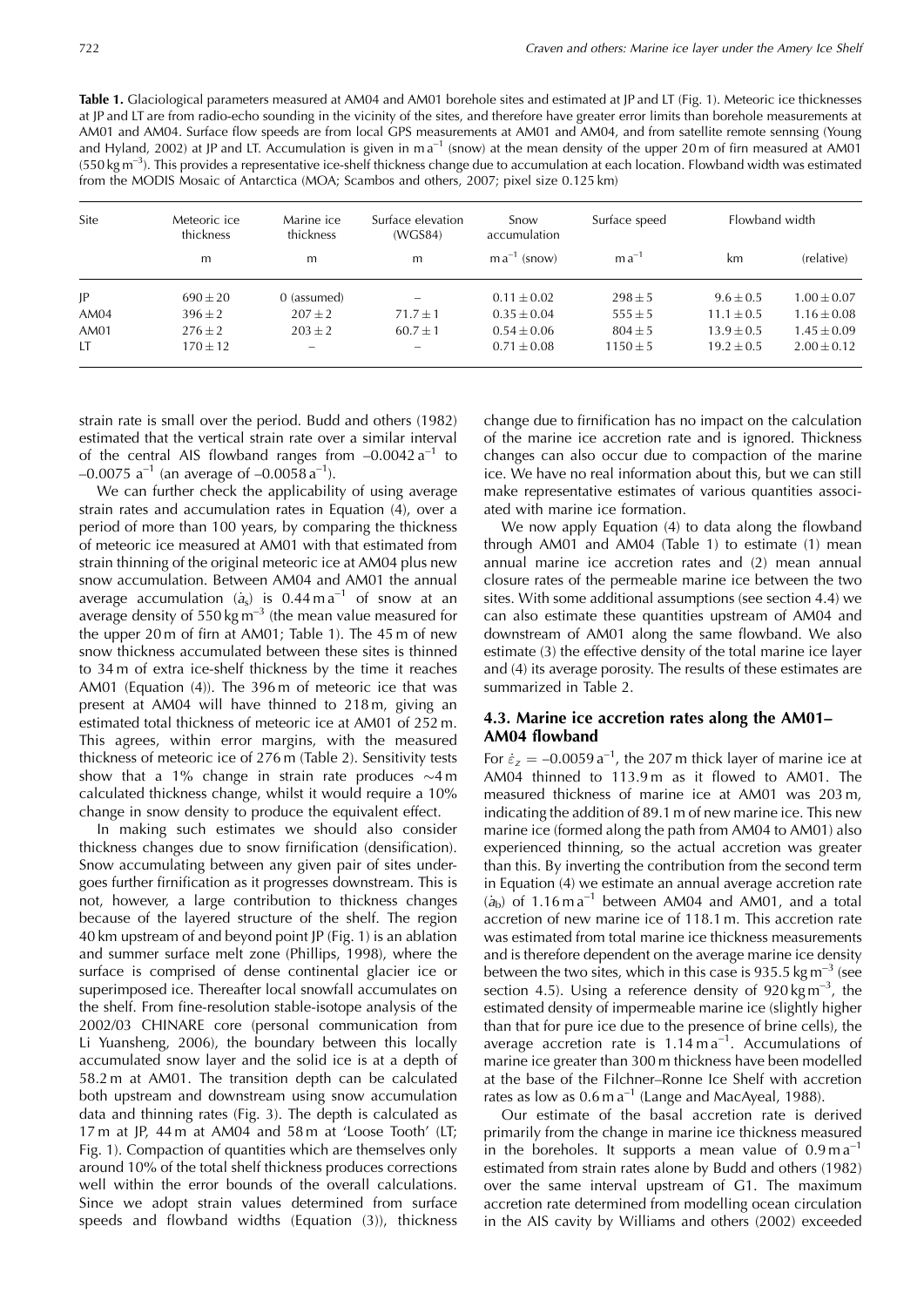**Table 2.** Measured, derived and assumed glaciological parameters along the JP–AM04–AM01–LT flowline. JP: Jetty Peninsula point; AM04: upstream drill site; AM01: downstream drill site; LT: Loose Tooth point. The distance, ice travel time, marine ice accretion rate and close-off rates are estimated between sites. The thicknesses of different ice layers, and at the two drill sites, densities, and the average porosity for the total marine ice layer, are also given

| Site | <b>Distance</b><br>(travel time) | Ice thickness:<br>meteoric, total marine,<br>permeable marine | Ice density:<br>meteoric,<br>total marine | Accretion rate at<br>920 kg m <sup>-3</sup> | Close-off rate at<br>920 kg m <sup><math>-3</math></sup> | Average<br>porosity |
|------|----------------------------------|---------------------------------------------------------------|-------------------------------------------|---------------------------------------------|----------------------------------------------------------|---------------------|
|      | km (years)                       | m                                                             | $\text{kg m}^{-3}$                        | $m a^{-1}$                                  | $m a^{-1}$                                               | $\%$                |
| JP   |                                  | $690 \pm 20, 0, 0$                                            |                                           |                                             |                                                          |                     |
| to   | $88.1 \pm 1.5 (223.7 \pm 6.0)$   |                                                               |                                           | $1.3 \pm 0.2$                               | $0.9 \pm 0.1$                                            |                     |
| AM04 |                                  | $396 \pm 2$ , $207 \pm 2$ , $71 \pm 2$                        | $889 \pm 10,938 \pm 24$                   |                                             |                                                          | $19 \pm 22$         |
| to   | $67.8 \pm 1.0$ (101.5 $\pm$ 3.0) |                                                               |                                           | $1.1 \pm 0.2$                               | $0.3 \pm 0.1$                                            |                     |
| AM01 |                                  | $276 \pm 2$ , $203 \pm 2$ , $103 \pm 2$                       | $872 \pm 10,933 \pm 28$                   |                                             |                                                          | $14 \pm 17$         |
| to   | $62.7 \pm 1.0$ $(63.4 \pm 2.0)$  |                                                               |                                           | 0.0 (assumed)                               | $0.3$ (assumed)                                          |                     |
| LT   |                                  | $170 \pm 12$ , $103 \pm 8$ , $37 \pm 11$                      |                                           |                                             |                                                          |                     |

0.5 m  $a^{-1}$ , although that model assumed direct basal freezing. Earlier modelling by Williams and others (2001) indicated that the zone of modelled basal freezing approaching  $1.0 \text{ m a}^{-1}$  located near Jetty Peninsula could lead to substantial marine ice accretion along an ice flowline through that region, although their analysis approximated both the velocities and thinning rates, and the predictions of marine ice thickness at G1 covered a wide range (70 m to >300 m) for different choices of model ocean-circulation boundary conditions. For comparison, Bombosch and Jenkins (1995) modelled peak basal accretion rates of frazil ice at  $>1.0$  m a<sup>-1</sup> of solid ice.

An estimate of marine ice accretion upstream of AM04 is less accurate than between the boreholes, since it requires further assumptions. The distribution of Fricker and others (2001) indicates that marine ice accretion starts at point JP, adjacent to Jetty Peninsula and 88.1 km upstream of AM04 (Fig. 1). We calculated  $\dot{\varepsilon}_z = -0.0035 \,\mathrm{a}^{-1}$  (via Equation (2)) and a travel time of 223.7 years over this distance. The 207 m of marine ice found at AM04 implied a total accretion along this path, after correction for en route thinning, of 297.2 m. This is an average rate of  $1.33 \text{ m a}^{-1}$  (Equation (4)) at an average density of  $929 \text{ kg m}^{-3}$  (section 4.5), or  $1.32 \text{ m a}^{-1}$  at the reference density of marine ice  $(920 \text{ kg m}^{-3})$ .

Between AM01 and LT, closer to the AIS front (Fig. 1), the flow speed increases to  $1150 \text{ m a}^{-1}$ , flowband spreading increases down-shelf (Table 1) and  $\dot{\varepsilon}_z = -0.0106 \,\mathrm{a}^{-1}$  (Equation (2)). An added complication toward the front of the ice shelf is the presence of longitudinal and transverse rifts that initiate formation of a  $30 \text{ km} \times 30 \text{ km}$  iceberg known as the Loose Tooth (Fricker and others, 2002). We take LT as a point along the AM04–AM01 flowband immediately upstream of these rifts. This is 62.7 km and 63.4 years downstream from AM01. The mean annual accumulation rate over this section is 0.62 m  $a^{-1}$  of snow, adding a strain-thinned total of 28.8 m of firn to the surface. Over this distance, the 276 m of meteoric ice from AM01 is thinned to 140.8 m, so the total meteoric ice thickness expected at LT is 169.6 m. The nearest RES measurements, 20 km south of LT, show a depth of around 170 m to the meteoric/marine ice interface.

A string of oceanographic salinity and temperature sensors deployed through the AM01 borehole has operated for 6 years. Comparison of these data with data from ocean moorings immediately off the ice front for the whole of 2001

indicates that there was no significant nett refreezing or melting between AM01 and the calving front (personal communication from H. Leffanue, 2005). Results from the 1968 survey also showed that the nett basal melt–freeze downstream of G1 was close to zero (Budd and others, 1982). Since local melting probably takes place near the iceshelf front due to tidal pumping and seasonally warmer waters, it is possible that there is some basal freezing under part of the region between AM01 and LT in order for there to be no nett change overall. Adopting the assumption of no nett basal melt or freeze between AM01 and LT then, after the 203 m of marine ice present at AM01 has thinned to 103.5 m, the total shelf thickness at LT is 273.1 m (Fig. 3). This is in reasonable agreement with ice radar measurements 20 km southeast of LT (east of the marine ice band) which yield a total thickness of 290 m in the area.

#### **4.4. Marine ice closure rates**

Below the hydraulic connection depth the marine ice is permeable. The permeability of this layer increases towards the base of the shelf. Above the hydraulic connection depth the brine channel networks are presumably sufficiently fine or so poorly interconnected that they can support the pressure load from the water column in the borehole. Eventually these close to form discrete cells which become smaller toward the meteoric/marine ice boundary. The extremely low salinities of the upper part of the impermeable marine ice remain somewhat enigmatic. Eicken and others (1994) showed that the normal desalination processes occurring in sea ice were inadequate to explain the extremely low salinities observed in marine ice from several Antarctic ice shelves. One major difference from the sea-ice case is that, as observed in the Amery boreholes, the situation can involve large platelets, initially in a relatively open, porous aggregation. A further complication is that the temperature profile through the shelf evolves as marine ice accumulates, and this may change the consolidation processes.

As well as new marine ice accumulating between AM04 and AM01, the upper part of the permeable layer (immediately below the hydraulic connection depth) slowly undergoes pore closure and becomes impermeable. The top of the permeable ice at AM04 was 137 m below the meteoric/marine ice interface. With strain thinning, this surface would be only 74.8 m below that interface at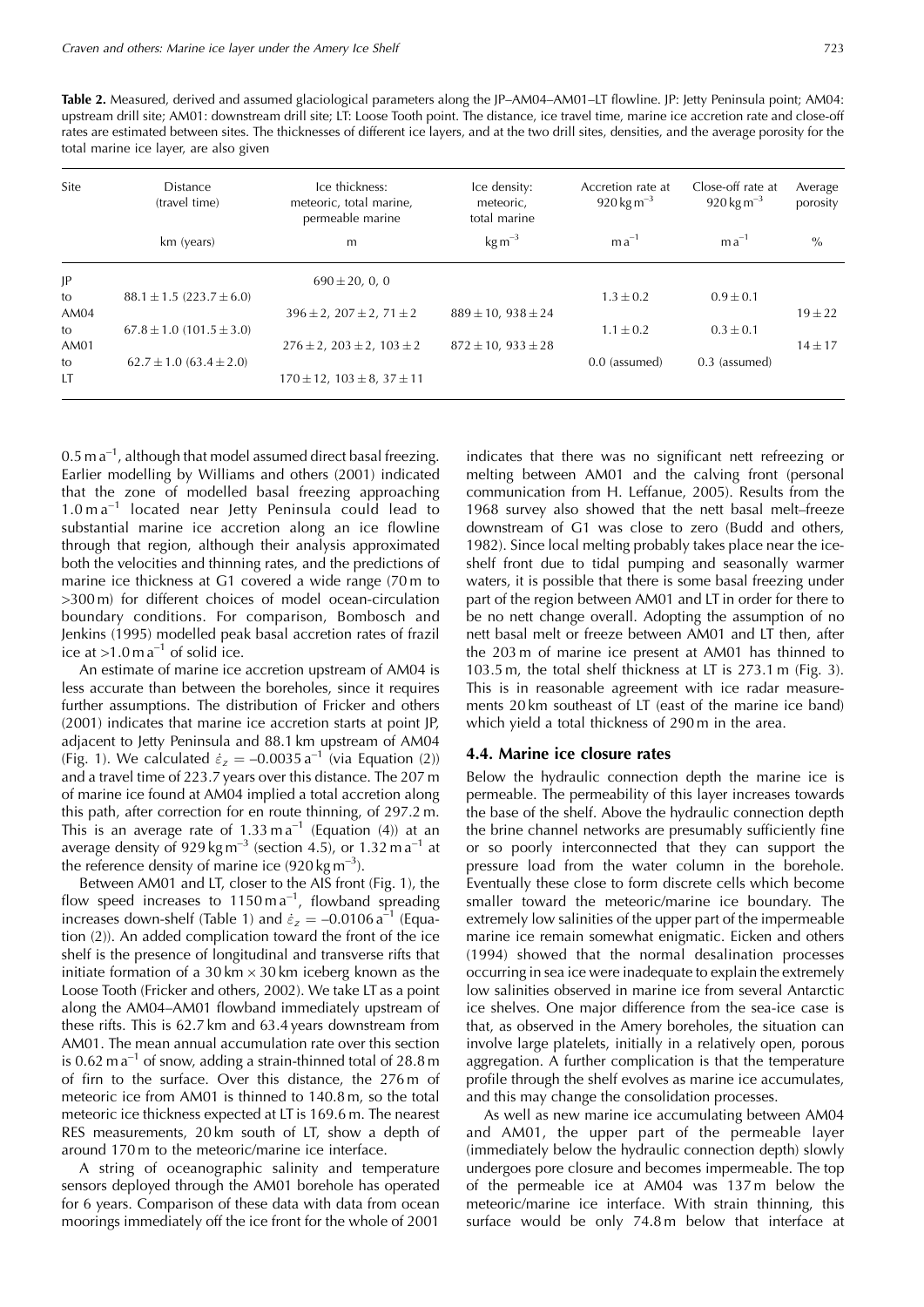

**Fig. 5.** Ice temperature profiles at the borehole sites AM01 (+) and AM04 (o). The deep marine ice has a near-isothermal profile at both sites (depth ranges marked as AM01 green (non-permeable: solid line; permeable: dotted line); AM04 blue (bottom left corner of plot)). Measurements from within the 1968 G1 borehole, geographically co-located with AM01, are shown for comparison (red curve). At AM04, temperatures were measured only 100 days after the borehole refroze. Temperature time series measured within the meteoric ice indicate that these measurements are within a few tenths of a degree of equilibration.

AM01. The measured depth of the hydraulic connection at AM01 was, however, 100 m below the meteoric/marine ice interface, indicating a downward migration of the pore close-off depth by 25.2 m. This implies a closure of 33.4 m after strain correction (Equation (4)), requiring an average rate of closure in the permeable layer of  $0.33 \text{ m a}^{-1}$ , or  $0.32$  m a<sup>-1</sup> at the reference density (920 kg m<sup>-3</sup>). This is a little over a quarter of the average marine ice accretion rate between the sites.

The top 137 m impermeable layer of the total 207 m marine ice thickness at AM04 has become impermeable since accretion started at JP. Prior to strain thinning, closure would have occurred in a 195.2 m thick layer (Equation (4)), requiring an average upstream rate of closure of  $0.87$  m a<sup>-1</sup> or  $0.86 \text{ m}\text{ a}^{-1}$  at the reference density. This is about twothirds of the average accretion rate over the section. Initial closure rates can be expected to be higher until the permeable layer builds up sufficient thickness to create complex brine rejection pathways.

Strain thinning between AM01 and LT reduces the thickness of the permeable basal section from 103 to 52.5 m. The average rate of closure of permeable marine ice was significantly lower between AM04 and AM01 than upstream of AM04, and we would not expect it to increase downstream of AM01, particularly in the absence of significant additional marine ice accretion. Assuming the same closure rate over this section as between AM04 and AM01  $(0.32 \text{ m a}^{-1})$ , only another 15.3 m of marine ice (after strain correction) would be closed at LT and there would still be at least 37.3 m of permeable ice remaining at the base of the shelf. It is unlikely that this layer, isothermal

(Fig. 5) at the local freezing point, could survive contact with seasonally warm, near-surface waters tidally pumped under the ice shelf from Prydz Bay (Jacobs and others, 1992). Rapid loss of this basal permeable ice is likely to occur close to the front. Because hydrostatic equilibrium is averaged over a considerable area, a thinner shelf at the very front is not inconsistent with measured RES thicknesses (obtained a few kilometres upstream of the front during the 2002/03 field season) which vary between about 250 and 300 m. Laser altimeter data from the Ice, Cloud and land Elevation Satellite (ICESat) also show a steep gradient right at the ice front in the marine ice zone, which can be attributed to melting of the permeable layer. There are regular sightings of green icebergs to the west of the AIS along the Mawson Coast. The green colour in these occurs in impermeable marine ice bands (Kipfstuhl and others, 1992; Warren and others, 1993). Many of these icebergs most likely originate from the AIS and are transported westward in the Antarctic Coastal Current. While the green colour indicates the presence of marine ice, no icebergs have been observed that have retained a layer of permeable ice after calving.

# **4.5. Effective density of the marine ice layer**

The average density of the total ice-shelf column is given by

$$
\langle \rho \rangle = \rho_{\rm w} \frac{Z_{\rm i} - E}{Z_{\rm i}},\tag{5}
$$

where  $Z_i$  is the total ice thickness (meteoric plus marine), E is the surface elevation and  $\rho_\mathrm{w}$  is the (column-averaged) seawater density.

To obtain elevations relative to mean sea level, we converted GPS-derived surface elevations (referenced to the World Geodetic System 1984 (WGS84) ellipsoid) to elevations relative to the geoid using a recent (April 2008) Gravity Recovery and Climate Experiment (GRACE)-based static geoid model (EIGEN-GL04C; [http://icgem.gfz](http://icgem.gfz-potsdam.de/ICGEM/ICGEM.htm)[potsdam.de/ICGEM/ICGEM.htm\)](http://icgem.gfz-potsdam.de/ICGEM/ICGEM.htm) calculated for the WGS84 ellipsoid in the mean tide system (after King and others, 2005). Taking the average sea-water density for the upper 500 m of the water column determined from oceanographic measurements off the front of the ice shelf as  $1028 \text{ kg m}^{-3}$ , the average density of the total ice column at AM04 is 906 kg m<sup>-3</sup>, and at AM01 it is  $898 \text{ kg m}^{-3}$ . Density profiles were measured on the 1968 ice core recovered from G1 (the same location as AM01) (Budd and others, 1982) and on the 2003 CHINARE core drilled alongside AM01 (personal communication from Li Yuansheng, 2006). Combined, these measurements give an average density of the meteoric ice layer at AM01 of 872 kg  $\text{m}^{-3}$ . Assuming the firn density profile in the locally precipitated meteoric ice at AM04 is the same as at AM01, we estimate the average density of the thicker meteoric ice layer at AM04 as  $889 \,\mathrm{kg\,m}^{-3}$ . Considering the ice shelf as a two-layer structure, then the average density of the marine ice is 933 kg m<sup>-3</sup> at AM01, and 938 kg m<sup>-3</sup> at AM04. These values are higher than for pure ice  $(917 \text{ kg m}^{-3})$ , as they must be since the impermeable marine ice contains brine inclusions, while the deeper marine ice is permeated with sea water.

## **4.6. Average porosity of the total marine ice layer**

We define porosity of the total marine ice layer,  $\Phi_{\text{max}}$  as the ratio of the volume of sea water within the pores and cavities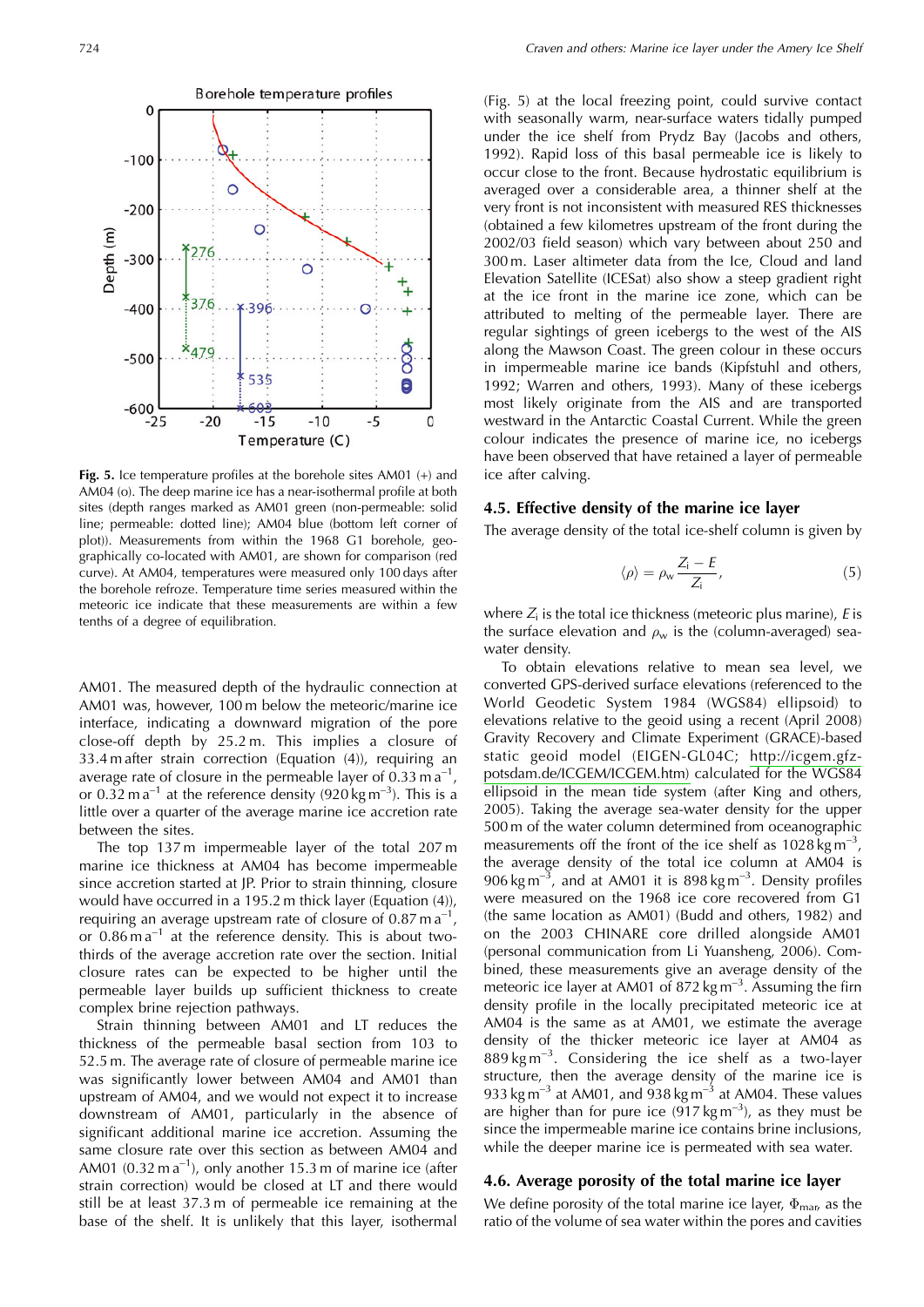in the layer, to the total volume, such that

$$
\Phi_{\text{mar}} = \frac{\rho_{\text{mar}} - \rho_i}{\rho_w - \rho_i},\tag{6}
$$

where  $\rho$  is the density, and the subscripts mar, i and w refer to the average for the total marine ice layer, pure ice (917 kg m<sup>-3</sup>) and sea water (1028 kg m<sup>-3</sup>), respectively.

The average porosity for the marine ice layer at AM04 is  $19\pm22\%$ , and at AM01 it is 14  $\pm$  17% (Table 2). The error in these estimates is large because of the relatively small difference between the density of the marine ice and that of pure ice (though clearly negative porosities are unrealistic). Borehole video observations qualitatively indicate that in the deepest and most permeable marine ice near the ice-shelf base, the cavities between the large platelets occupy >50% of the total volume. An average porosity for the total marine ice layer of 14–20% is consistent with these observations. Above the hydraulic connection depth, the marine ice density will be only slightly greater than that of pure ice if the closed cells contain sea water, while between the hydraulic connection and the base of the shelf the effective density will gradually increase.

We have shown that earlier estimates of the marine ice thickness (Morgan, 1972; Fricker and others, 2001) are considerably lower than those measured in the two AIS boreholes. In part this arises because those estimates both used a low value for the density of marine ice. With no knowledge of the characteristics of the marine ice, Fricker and others (2001) assumed a density for the total marine ice layer equivalent to that of pure ice at  $917 \text{ kg m}^{-3}$ . If the meteoric and marine ice average densities derived here were used, their estimated marine ice thicknesses at AM01 and at AM04 would increase to around 166 and 192 m respectively, values closer to the borehole measurements. Residual discrepancies are due to elevation differences at the sites (local GPS (this study); ERS-1 altimetry (Fricker and others, 2000, 2001)). Similar corrections to the marine ice thickness are required over the entire domain mapped by Fricker and others (2001), although the qualitative pattern of their derived thickness distribution remains valid.

# **5. POTENTIAL IMPLICATIONS OF A PERMEABLE MARINE ICE LAYER**

## **5.1. Location of marine ice bands relative to ice-shelf features**

The AIS-DEM of Fricker and others (2000) reveals long ridges and valleys from the southern grounding zone oriented along-flow which have also been detected by ICESat (Fricker and others, in press). Elevation profiles transverse to the ice flow show a ridge centred on the Fisher–Mellor suture which extends downstream to the AIS front where it terminates at the eastern rift of the Loose Tooth. In cross-sections upstream of the eastern marine ice band the surface elevations between this ridge and the western margin are consistently lower than the central flowbands of the AIS. This is most likely due to a combination of the influence of: (1) the Budd Ice Rumples (71.50 $\degree$ S, 68.75 $\degree$ E); (2) generally thinner ice entering from the southern Prince Charles Mountains; and (3) the sheltering wall of the ice ridge on Jetty Peninsula. The shallower ice-shelf draft may make this region particularly well suited to the onset of frazil ice growth in a rising western boundary current and its subsequent deposition. The Budd Ice Rumples lie on the JP–AM04–AM01–LT flowline,

 $\sim$ 140 km upstream of JP, and may be the source of the mineral debris recovered in the cores. While the thickest part of the eastern marine ice band originates along the western margin of the main AIS trunk, Fricker and others (2001) and Figure 1 also indicate appreciable marine ice at the confluence of the main trunk and the Scylla–Charybdis glacier flow entering from the west at the northern end of Jetty Peninsula. Indeed, the two marine ice bands flank this entering stream. The marine ice accretion might partly explain why the confluence at Jetty Peninsula does not display the complex, disrupted conditions observed at similar major junctions in Larsen B ice shelf (Glasser and Scambos, 2008). The Scylla–Charybdis flowband does show considerable disturbance (e.g. a crevasse train which propagates to the ice front) as it accelerates and turns to enter the main AIS, but the sutures to the adjoining ice appear more uniform than corresponding features on Larsen B.

#### **5.2. Influences of a marine ice layer on ice-shelf flow**

The bands where marine ice constitutes a major fraction of the ice-shelf thickness will influence ice-shelf flow, due to differences in ice material properties and temperature profiles (Lange and MacAyeal, 1986). Mechanically the deformation flow response of the marine ice to applied stresses will differ from that of meteoric ice (Hulbe and others, 2005), and is clearly likely to depend on brine inclusions and the level of ice porosity and consolidation. Ice deformation rates are also particularly sensitive to temperature (e.g. Budd and Jacka, 1989), and the marine ice accretion process has considerable influence on the temperature profile within the ice shelf. The borehole temperature profiles at AM04 and AM01 (Fig. 5) demonstrate this. In both locations, that portion of the marine ice layer below the close-off of the permeable marine ice is maintained at or near the in situ freezing point of sea water. The equilibrium temperature profile for regions with both surface and basal accretion of ice tends to display near-isothermal temperatures at top and bottom with a transition in between. Although basal conditions downstream of point JP have not been applied long enough to reach equilibrium, that general shape is observed. The temperature gradient in the ice shelf is also steepened by strain thinning. The essentially isothermal basal conditions produced by the presence of permeable marine ice mean there is no conductive heat flux through the ice shelf from the ocean cavity. Consequently, the vertical heat conduction above the isothermal zone (associated with the temperature gradient) simply cools the interior of the shelf. Towards the surface this heat conduction competes with the downward transport of colder meteoric ice from the surface. As the upper layers of impermeable marine ice cool, the remaining brine pockets must also become correspondingly more saline, and presumably the conduction also removes the associated heat of solidification

The AM04 temperature profile presented in Figure 5 was taken only 100 days after the borehole refroze, and temperatures may not have fully stabilized at pre-drilling conditions, but the ice near the meteoric/marine transition has cooled by approximately  $1^{\circ}$ C between the two boreholes. The temperature gradients in this transition zone in the two borehole profiles correspond to heat fluxes of 130 mW  $m^{-2}$  at AM04 and 165 mW m<sup>-2</sup> at AM01. A mean flux during transit between the boreholes of 147 mW  $m^{-2}$  constitutes a nett heat extraction over the 101.5 year period of  $\sim 0.5$  GJ m<sup>-2</sup>. This withdrawal of energy is sufficient to cool 100 m of ice by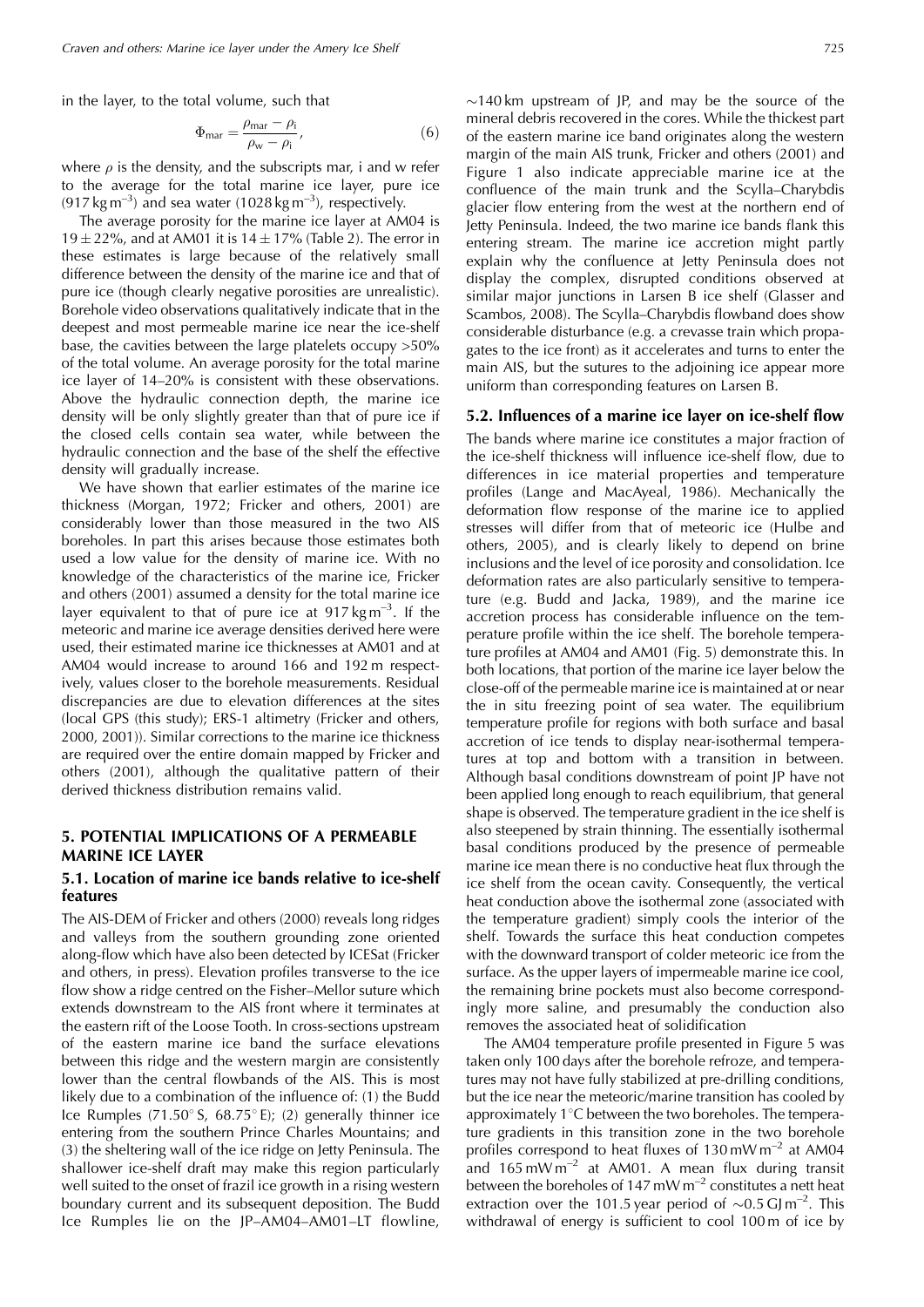$2.5^{\circ}$ C (or other thicknesses proportionately). It is not simple to apply this to the borehole records due to the strain thinning that also takes place, but such a heat flow at the meteoric/ marine interface appears more than sufficient to explain cooling in the upper portion of the marine ice band between the two boreholes. This heat extraction is equivalent to the latent heat of solidification of only 1.5 m of pure ice, and this thickness scales in proportion to the volume fraction of water in the upper layers of marine ice. Accordingly, heat conduction may play some role in the consolidation of the upper part of the marine ice, but from the high porosity of the overall marine ice column, the low salinity of the impermeable ice and the thickness of the isothermal zone, the bulk of the brine content is presumably expelled during consolidation, and most latent heat is apparently carried away by water circulation through the permeable layer.

Ice-shelf flow occurs predominantly in the horizontal plane, so the influence of the temperature profile in the marine ice region on flow is estimated by calculating the depth-averaged ice-flow viscosity coefficient, using the temperature dependence of ice deformation rates from Budd and Jacka (1989). The values calculated using the borehole temperatures were compared with those for temperature profiles computed for comparable conditions but without basal ice accretion. The results indicate a weakening of the viscosity flow parameter by approximately 15%. Flow velocities across the front of the Filchner–Ronne Ice Shelf were best matched by models employing a temperature-based ice-softening parameter of around 10% due to the presence of a basal marine ice layer (Lange and MacAyeal, 1986), while the observed flow pattern in the Stancomb-Wills ice tongue of the Brunt Ice Shelf is well reproduced only when marine ice in a narrow strip along its eastern front is weakened rather than thinned by the models (Hulbe and others, 2005). As we are considering the conventional Glen cubic flow relation (e.g. Budd and Jacka, 1989), this indicates that ice-shelf strain rates corresponding to similar (depth-averaged) stresses are increased by about 60% for the marine ice case. Thus, even setting aside the influence of salinity and the permeable ice zone on ice deformability, the marine ice bands will have a marked influence on ice flow. One consequence of higher depthaveraged average strain rates would be higher local stresses in the cold ice near the surface with the potential for greater surface crevassing. If the zones with thick marine ice prove more susceptible to thinning in regions of extending flow, they may thin faster than adjacent purely meteoric bands. If this geometry is favourable to further marine ice accretion, there may be a sustaining feedback.

### **5.3. Increased vulnerability to ocean forcing**

Changes in thermal ocean forcing (i.e. increased ocean temperatures) can lead to ice-shelf thinning and retreat through enhanced basal melting (Rignot and Jacobs, 2002; Shepherd and others, 2003; Bentley and others, 2005). The AIS marine ice layer accounts for >40% of the thickness of the ice shelf in some places, whilst the consequences of the permeability of the basal marine ice (which makes up roughly the lower half of the marine ice layer) are yet to be fully explored.

On the microscale, the high permeability of the very deep marine ice layer could enhance exchange of heat between the ocean and the deepest few tens of metres of the ice shelf. Heat exchange by convection within an open lattice system

is faster than by conduction within solid ice. Higher up in the permeable marine ice, the scale of the drainage networks would decrease and restrict potential free movement of sea water. The lowest 100 m of the ice-shelf marine ice band is almost at the same temperature as the ocean (Fig. 5) and near the melting point, which has an additional though small impact on the ease of melt of the entire marine ice layer.

On the macroscale, the marine ice in the northwest part of the AIS is concentrated in bands. Even the loss of the deepest few tens of metres of highly permeable marine ice would substantially change the ice-thickness profiles across broad regions of the shelf, affecting both ice-shelf flow and sub-shelf ocean circulation. The redistribution of the basal pressure forcing, and of the driving stress in the shelf, which points down the thickness gradient, would directly influence ice flow. If the marine ice does not contribute greatly to the present ice-flow properties, the actual deformability of thinned regions may not be greatly changed, but these regions might be subjected to higher stresses if the overall flow changed. Would the former marine ice bands be compressed by thicker ice on either side flowing in, perhaps increasing transverse tensile stresses elsewhere? This could increase stresses at lines of potential weakness such as icestream suture zones. Recall that the Fisher–Mellor suture appears to coincide with the eastern Loose Tooth rift. The loss of marine ice near Jetty Peninsula and at the beginning of the western marine ice band might also alter the bonding of the various flowbands. Sanderson (1979) explored iceshelf flow in diverging bays, and suggested that the AIS is already near the limit for retaining contact with the sides of its embayment. Sanderson's analysis suggests that substantial thinning of the AIS might lead to earlier detachment, which would likely lead to accelerated flow. These are important questions for modellers to address, as the partial rupturing of sutures between flow units, via a dynamic lateral flow response to a rapid loss of buoyancy, has been identified as one of several preconditions for ice-shelf collapse (Glasser and Scambos, 2008).

Finally, as an interesting aside, the protected habitat and greater surface area of the permeable marine ice also has as yet unexplored implications for sub-ice-shelf ecosystems (Riddle and others, 2007; Roberts and others, 2007).

#### **6. CONCLUSION**

We have examined a band of deep marine ice under the northwestern region of the AIS using hot-water drilling and coring techniques, and a borehole probe ice video system. Boreholes were drilled at two sites on approximately the same flowline  $(\sim 70 \text{ km}$  apart) where marine ice thicknesses were greater than 200 m. It was found that, while the top of the marine ice layer was mostly impermeable with small brine inclusions, the bottom 70–100 m of the layer consisted of ice platelets fused together to form a permeable matrix filled with sea water.

Analysis of the data shows:

- 1. an average accretion rate of marine ice of  $1.1 \pm 0.2$  m a<sup>-1</sup> between 170 and 100 km from the calving front, and a higher average rate further upstream of  $1.3 \pm 0.2$  ma<sup>-1</sup>;
- 2. an average rate of closure of the uppermost permeable marine ice of  $0.3 \pm 0.1$  m a<sup>-1</sup> between borehole sites, with a higher value of  $0.9 \pm 0.1$  m a<sup>-1</sup> upstream;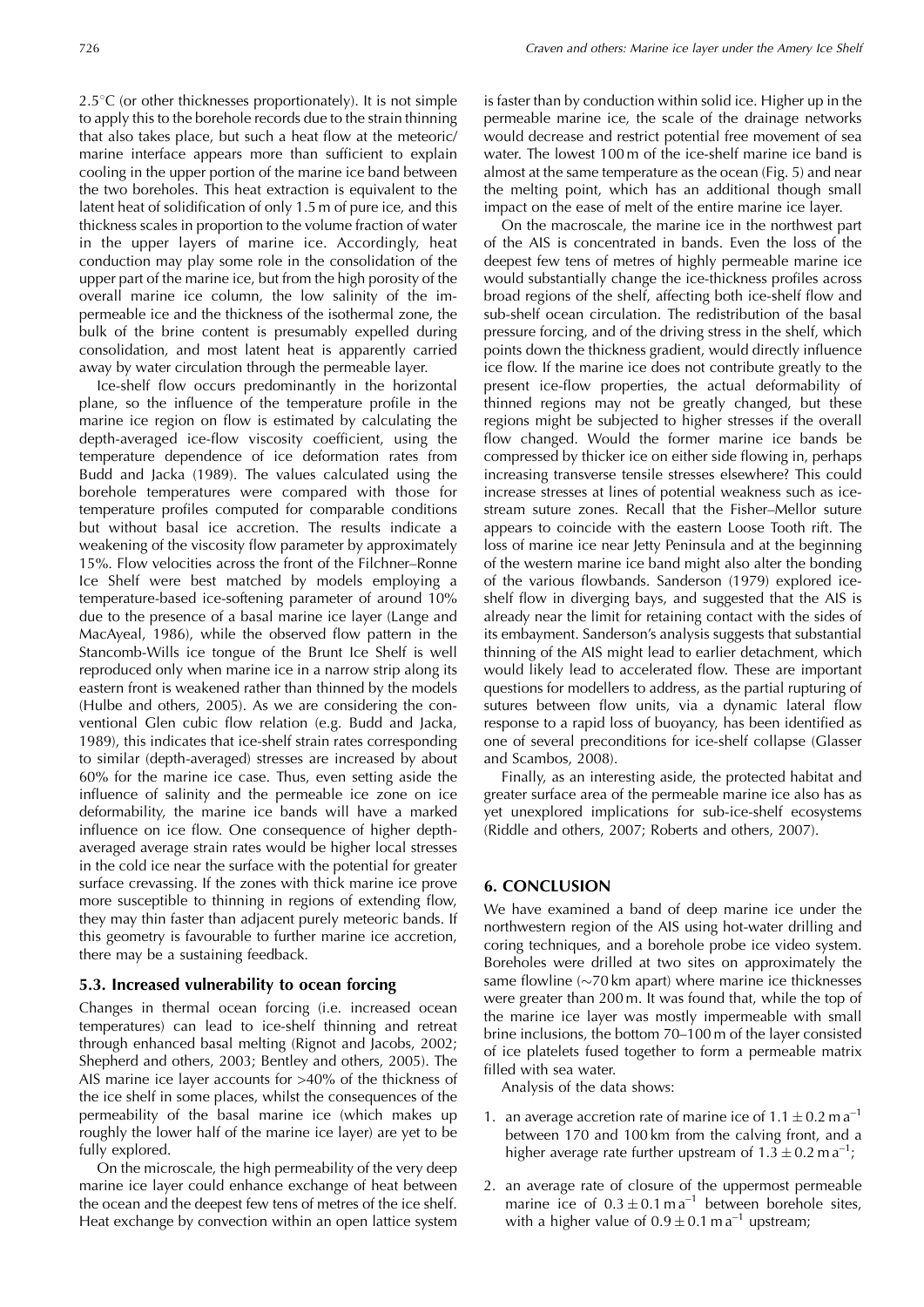- 3. an average density of the total marine ice layer of  $933 \pm 18$  kg m<sup>-3</sup> at AM01 and  $938 \pm 24$  kg m<sup>-3</sup> at AM04;
- 4. an estimated average porosity of the total marine ice layer of 14–20% (implying much higher values in the deep basal ice).

With its own set of unique thermal and mechanical properties, the presence of marine ice has important ramifications for the dynamical modelling of ice-shelf processes and interaction with sea water in the ocean cavities beneath them. Recognition of the denser character of marine ice should prompt a re-evaluation of estimates of ice-shelf draft and may be significant for sub-ice ocean circulation studies. Furthermore, since the very deepest marine ice is highly permeable it may be more vulnerable to melt by intrusions of warmer sea water, and/or more vigorous circulation in the ice-shelf cavity. Partial loss of these substantial marine ice layers could have a significant influence on ice-shelf flow and sub-ice ocean circulation. It might also alter the bonding between separate flow units within the ice shelf. Such considerations are applicable to other Antarctic ice shelves with substantial marine ice layers at their bases.

# **ACKNOWLEDGEMENTS**

We acknowledge logistic support from the Australian Antarctic Division (AAD) and valuable contributions from many people who contributed to the Amery Ice Shelf Ocean Research (AMISOR) field program. We thank N. Young and J. Bassis, who provided valuable discussions and contributions to this work. This work was supported by the Australian Government's Cooperative Research Centres Program through the Antarctic Climate and Ecosystems Cooperative Research Centre (ACE CRC). The Antarctic Ice Borehole Probe (video camera system) was developed at the Jet Propulsion Laboratory, California Institute of Technology (CalTech), under a contract with NASA. We thank NASA Headquarters, NASA's Office of Earth Science, the US National Science Foundation Office of Polar Programs, and CalTech's Geological and Planetary Sciences Division for support, and we are grateful to the Polar Research Institute of China for access to their ice-core data. We acknowledge the contribution of two anonymous referees whose reviews substantially improved the manuscript.

### **REFERENCES**

- Bentley, M.J. and 6 others. 2005. Early Holocene retreat of the George VI Ice Shelf, Antarctic Peninsula. [Geology,](http://www.ingentaconnect.com/content/external-references?article=0091-7613()33:3L.173[aid=8936359]) **33**(3), [173–176.](http://www.ingentaconnect.com/content/external-references?article=0091-7613()33:3L.173[aid=8936359])
- Bombosch, A. and A. Jenkins. 1995. Modeling the formation and deposition of frazil ice beneath Filchner–Ronne Ice Shelf. J. Geophys. Res., **100**[\(C4\), 6983–6992.](http://www.ingentaconnect.com/content/external-references?article=0148-0227()100L.6983[aid=7153514])
- Budd, W.F. and T.H. Jacka. 1989. A review of ice rheology for ice sheet modelling. [Cold Reg. Sci. Technol.,](http://www.ingentaconnect.com/content/external-references?article=0165-232x()16:2L.107[aid=3514507]) **16**(2), 107–144.
- Budd, W.F., M.J. Corry and T.H. Jacka. 1982. Results from the Amery Ice Shelf Project. [Ann. Glaciol.,](http://www.ingentaconnect.com/content/external-references?article=0260-3055()3L.36[aid=656317]) **3**, 36–41.
- Carsey, F., A. Behar, A.L. Lane, V. Realmuto and H. Engelhardt. 2002. A borehole camera system for imaging the deep interior of ice sheets. J. Glaciol., **48**[\(163\), 622–628.](http://www.ingentaconnect.com/content/external-references?article=0022-1430()48:163L.622[aid=5666122])
- Corry, M.J. 1987. The Amery Ice Shelf saga part 3: 1969–70. Aurora, **6**(3), 25–29.
- Craven, M. and 6 others. 2004. Initial borehole results from the Amery Ice Shelf hot-water drilling project. [Ann. Glaciol.,](http://www.ingentaconnect.com/content/external-references?article=0260-3055()39L.531[aid=7089741]) **39**, [531–539.](http://www.ingentaconnect.com/content/external-references?article=0260-3055()39L.531[aid=7089741])
- Craven, M. and 7 others. 2005. Borehole imagery of meteoric and marine ice layers in the Amery Ice Shelf, East Antarctica. J. Glaciol., **51**[\(172\), 75–84.](http://www.ingentaconnect.com/content/external-references?article=0022-1430()51:172L.75[aid=8591822])
- Eicken, H., H. Oerter, H. Miller, W. Graf and J. Kipfstuhl. 1994. Textural characteristics and impurity content of meteoric and marine ice in the Ronne Ice Shelf, Antarctica. [J. Glaciol.,](http://www.ingentaconnect.com/content/external-references?article=0022-1430()40:135L.386[aid=3514454]) **40**(135), [386–398.](http://www.ingentaconnect.com/content/external-references?article=0022-1430()40:135L.386[aid=3514454])
- Engelhardt, H. and J. Determann. 1987. Borehole evidence for a thick layer of basal ice in the central Ronne Ice Shelf. [Nature,](http://www.ingentaconnect.com/content/external-references?article=0028-0836()327:6120L.318[aid=6267812]) **327**[\(6120\), 318–319.](http://www.ingentaconnect.com/content/external-references?article=0028-0836()327:6120L.318[aid=6267812])
- Engelhardt, H., B. Kamb and R. Bolsey. 2000. A hot-water ice-coring drill. J. Glaciol., **46**[\(153\), 341–345.](http://www.ingentaconnect.com/content/external-references?article=0022-1430()46:153L.341[aid=5666123])
- Fricker, H.A., G. Hyland, R. Coleman and N.W. Young. 2000. Digital elevation models for the Lambert Glacier–Amery Ice Shelf system, East Antarctica, from ERS-1 satellite radar altimetry. J. Glaciol., **46**[\(155\), 553–560.](http://www.ingentaconnect.com/content/external-references?article=0022-1430()46:155L.553[aid=3514534])
- Fricker, H.A., S. Popov, I. Allison and N. Young. 2001. Distribution of marine ice under the Amery Ice Shelf, East Antarctica. [Geophys.](http://www.ingentaconnect.com/content/external-references?article=0094-8276()28:11L.2241[aid=3514561]) Res. Lett., **28**[\(11\), 2241–2244.](http://www.ingentaconnect.com/content/external-references?article=0094-8276()28:11L.2241[aid=3514561])
- Fricker, H.A., N.W. Young, I. Allison and R. Coleman. 2002. Iceberg calving from the Amery Ice Shelf, East Antarctica. [Ann. Glaciol.,](http://www.ingentaconnect.com/content/external-references?article=0260-3055()34L.241[aid=6473269]) **34**[, 241–246.](http://www.ingentaconnect.com/content/external-references?article=0260-3055()34L.241[aid=6473269])
- Fricker, H.A., R. Coleman, L. Padman, T.A. Scambos, J. Bohlander and K.M. Brunt. In press. Mapping the grounding zone of the Amery Ice Shelf, East Antarctica using InSAR, MODIS and ICESat. Antarct. Sci.
- Glasser, N.F. and T.A. Scambos. 2008. A structural glaciological analysis of the 2002 Larsen B ice-shelf collapse. [J. Glaciol.,](http://www.ingentaconnect.com/content/external-references?article=0022-1430()54:184L.3[aid=8860748]) **54**[\(184\), 3–16.](http://www.ingentaconnect.com/content/external-references?article=0022-1430()54:184L.3[aid=8860748])
- Grosfeld, K., R. Gerdes and J. Determann. 1997. Thermohaline circulation and interaction between ice shelf cavities and the adjacent open ocean. J. Geophys. Res., **102**(C7), 15,595–15,610.
- Hulbe, C.L., R. Johnston, I. Joughin and T. Scambos. 2005. Marine ice modification of fringing ice shelf flow. [Arct. Antarct. Alp. Res.,](http://www.ingentaconnect.com/content/external-references?article=1523-0430()37:3L.323[aid=8820452]) **37**[\(3\), 323–330.](http://www.ingentaconnect.com/content/external-references?article=1523-0430()37:3L.323[aid=8820452])
- Jacobs, S.S., H.H. Hellmer, C.S.M. Doake, A. Jenkins and R.M. Frolich. 1992. Melting of ice shelves and the mass balance of Antarctica. J. Glaciol., **38**[\(130\), 375–387.](http://www.ingentaconnect.com/content/external-references?article=0022-1430()38:130L.375[aid=3514483])
- King, M.A., N.T. Penna, P.J. Clarke and E.D. King. 2005. Validation of ocean tide models around Antarctica using onshore GPS and gravity data. J. Geophys. Res., **110**(B8), B08401. (10.1029/ 2004JB003390.)
- Kipfstuhl, J., G.S. Dieckmann, H. Oerter, H. Hellmer and W. Graf. 1992. The origin of green icebergs in Antarctica. J. Geophys. Res., **97**(C12), 20,319–20,324.
- Lambrecht, A., H. Sandhager, D.G. Vaughan and C. Mayer. 2007. New ice thickness maps of Filchner–Ronne Ice Shelf, Antarctica, with specific focus on grounding lines and marine ice. Antarct. Sci., **19**(4), 521–532.
- Lange, M.A. and D.R. MacAyeal. 1986. Numerical models of the Filchner–Ronne Ice Shelf: an assessment of reinterpreted ice thickness distributions. J. Geophys. Res., **91**(B10), 10,457–10,462.
- Lange, M.A. and D.R. MacAyeal. 1988. Numerical models of steadystate thickness and basal ice configurations of the central Ronne Ice Shelf, Antarctica. Ann. Glaciol., **11**, 64–70.
- Leffanue, H. and M. Craven. 2004. Circulation and water masses from current meter and T/S measurements at the Amery Ice Shelf. FRISP Rep. 15, 73–79.
- Lewis, E.L. and R.G. Perkin. 1986. Ice pumps and their rates. J. Geophys. Res., **91**(C10), 11,756–11,762.
- Makinson, K. 1993. The BAS hot water drill: development and current design. [Cold Reg. Sci. Technol.,](http://www.ingentaconnect.com/content/external-references?article=0165-232X()22:1L.121[aid=7089736]) **22**(1), 121–132.
- Millero, F.J. 1978. Annex 6. Freezing point of sea water. In Eighth Report of the Joint Panel on Oceanographic Tables and Standards. Paris, UNESCO, 29–35. (Technical Papers in Marine Science 28.)
- Moore, J.C., A.P. Reid and J. Kipfstuhl. 1994. Microstructure and electrical properties of marine ice and its relationship to meteoric ice and sea ice. [J. Geophys. Res.,](http://www.ingentaconnect.com/content/external-references?article=0148-0227()99L.5171[aid=7089743]) **99**(C3), [5171–5180.](http://www.ingentaconnect.com/content/external-references?article=0148-0227()99L.5171[aid=7089743])